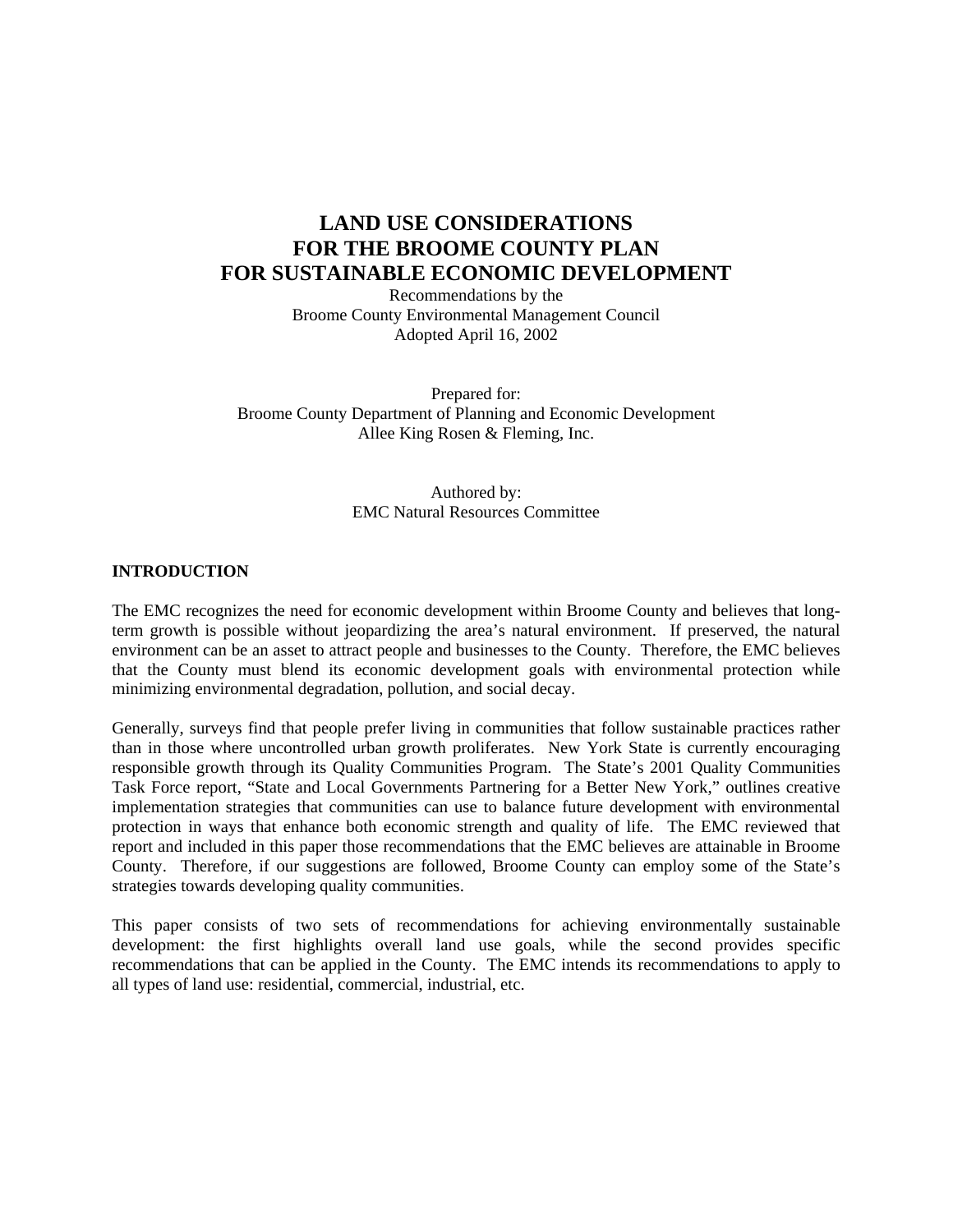## **I. LAND USE GOALS FOR SUSTAINABLE ECONOMIC DEVELOPMENT**

- Promote healthy and safe living conditions for all County residents
- Promote preservation/perpetuation of existing natural resources

Healthy, safe, and pleasant living conditions require:

- Clean air
- Pure water
- Uncontaminated food sources
- Uncontaminated living conditions
- Aesthetically pleasing surroundings

Perpetuation of existing natural resources encompasses:

- Protecting and preserving regional ecosystems
- Promoting regional biodiversity
- Promoting sustainable use of natural resources
- Promoting best management practices in agriculture
- Preserving agricultural real estate
- Protecting watersheds, water supplies, and wetlands
- Protecting local air quality
- Providing outdoor recreational opportunities
- Promoting reclamation and reuse of vacant commercial and industrial properties
- Promoting activities that minimize waste byproducts and energy consumption
- Promoting regional infrastructure that minimizes human impact on natural resources
- Preserving greenspace within urban areas

Practices for sustainable land use minimize the following:

- Creation of air and soil pollutants
- Contamination of watersheds and ground water supplies
- Expansion of landfill areas
- Expansion of urban and suburban sprawl
- Degradation of natural resources
- Energy consumption

## **II. SPECIFIC RECOMMENDATIONS FOR BROOME COUNTY**

## **A. Sustainable Land Use Practices**

## **1. Preserve Open (Green) Space**

Preservation of open space can have a profound impact on a community's quality of life, and therefore a region's economic prosperity. Open space supports smart growth goals by bolstering local economies, preserving critical environmental areas, providing recreational opportunities, and guiding new growth into existing communities. The EMC recommends that the Plan for Sustainable Economic Development (the Plan):

## **(a) Market our landscape to potential employers as an important quality of life asset.**

Unlike many other communities, Broome County offers vistas of hills, valleys, rivers and streams. Many other areas trying to attract development offer gridlock, limited small urban parks, and two-hour drives to recreational activities. Broome County can attract people and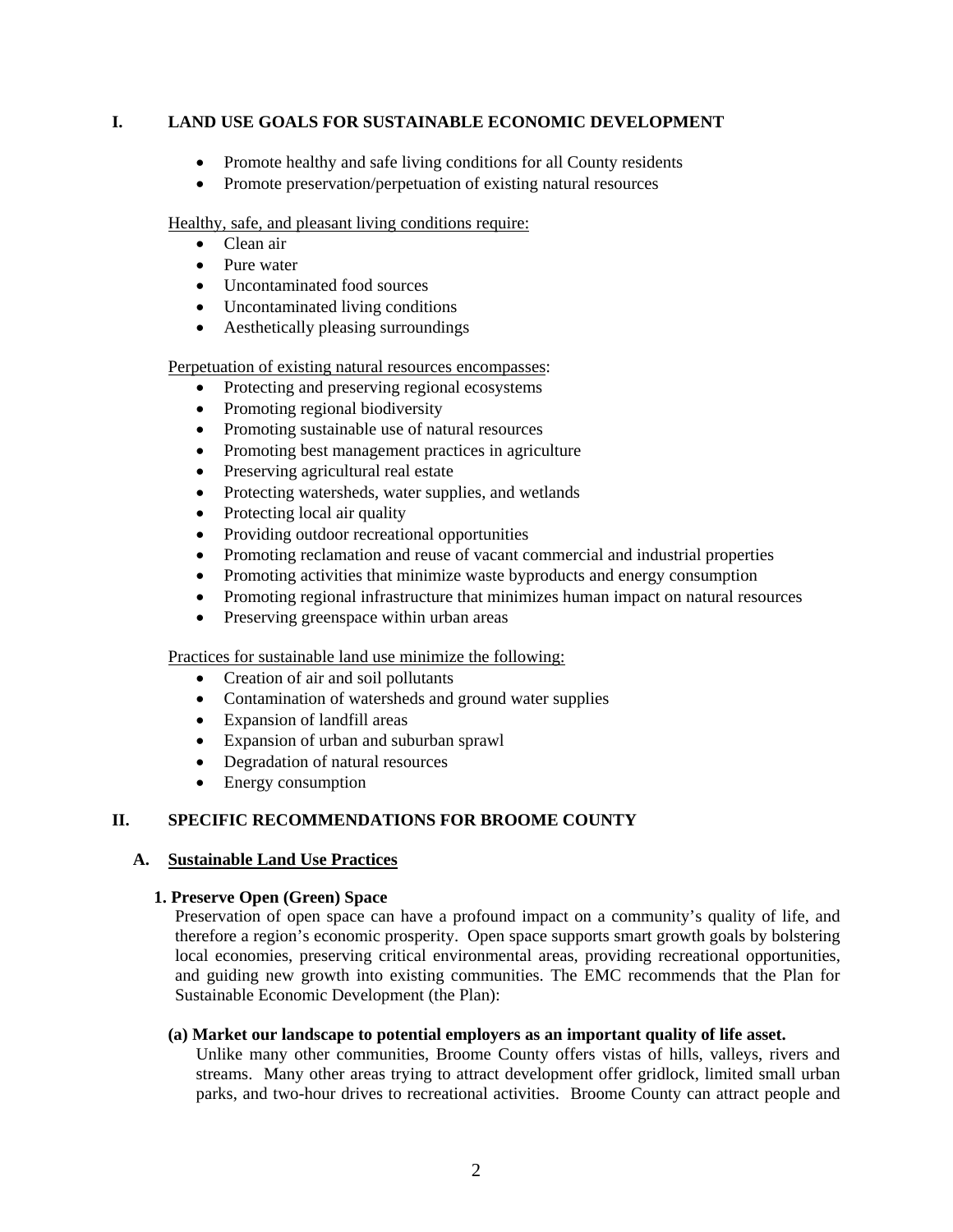businesses that value the natural environment. The number of people seeking outdoor activities is growing, as documented by the increased use of national parks, ski areas, and river trails in urbanized areas. Having areas that offer recreational activities close to work and home can draw people to this area if these activities are promoted as assets. Methods for maintaining and marketing these assets are a vital part of a Plan in the County. The Plan should help us make use of these valuable landscapes.

#### (**b) Preserve green infrastructure.**

Networks of preserved open space and waterways can shape and direct urban form, and at the same time prevent haphazard conservation that is reactive and small scale. These networks, known as green infrastructure, help frame new growth by locating new development in the most cost-efficient places, where roads, sewers, water lines, and other utilities currently exist. Green infrastructure also ensures that preserved areas are connected to create corridors for wildlife and plantlife. These connections will preserve water quality and maintain economically viable working lands.

#### **(c) Encourage urban forestry.**

The value of urban areas can be enhanced through the implementation of urban forestry projects. The use of trees and other plants can create cleaner air and provide beauty to developed areas.

#### **2. Strengthen and Direct Development Toward Existing Communities and Brownfields**

Smart growth directs development towards communities already served by infrastructure. Thus, smart growth principles seek to use the resources that existing neighborhoods offer and maintain the value of public and private investment. By encouraging development in existing areas, communities benefit from a stronger tax base, closer proximity to jobs and services, increased efficiency of already developed land and infrastructure, reduced development pressure in edge areas, and preservation of farmland and open space. The public sector can also often avoid the cost of new road, sewer, and water networks that are needed in greenfield development.

In addition, focusing development in existing communities can maximize the use of existing impervious surfaces, thereby maintaining local and regional water quality. This can create opportunities for more transportation options, which lower vehicle miles traveled and ultimately improve regional air quality. Existing neighborhoods often can accommodate growth through infill development, brownfields redevelopment and the rehabilitation of existing buildings.

Finally, reusing abandoned or underused properties can help eliminate blight, make the community a more attractive place to live and enhance the quality of life. Wherever feasible, the County should develop land that was previously used for all types of activity - residential, commercial, industrial, and even urban parks and trails. Brownfield redevelopment must be a priority for the County and funded wherever possible.

## **3. Maintain the Quantity and Quality of the County's Resource Base**

New development projects should be located where resources (surface and groundwater supplies, sewage treatment capacity, electric power, landfill space, etc.) are in adequate supply and have adequate infrastructure for efficient delivery. Additionally, by-products of new development should be compatible with the existing resource base and available infrastructure, such that their continued availability or suitability for future users is not impaired.

Owners of water supplies, including municipalities, are recognizing the need to proactively minimize the impact that land use activities have on ground water quality. The Broome County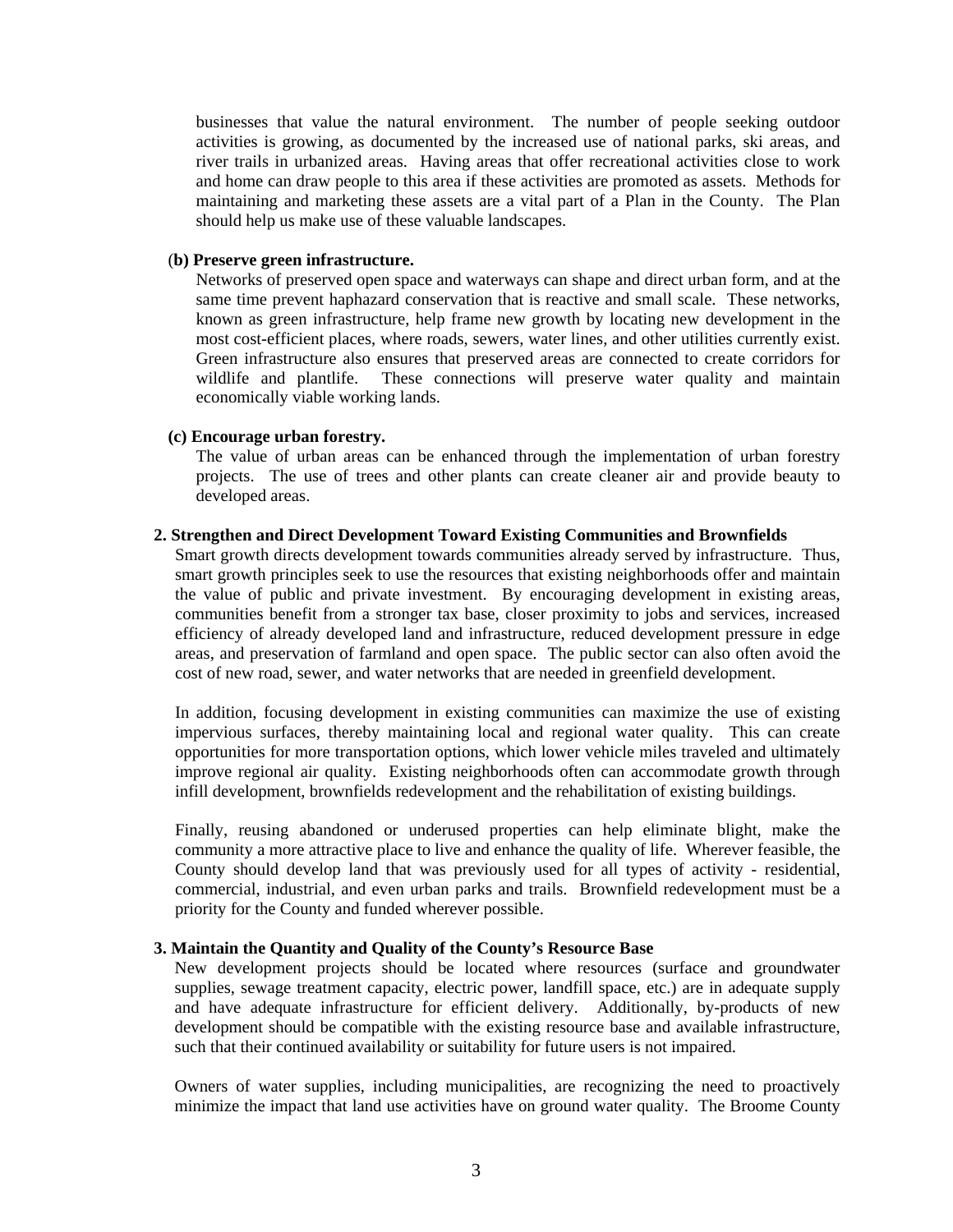Health Department has assisted for several years with the development of source water protection strategies. The consequences of pollution are not cheap. Despite today's comprehensive rules on environmental infrastructure and hazardous waste handling, accidents can and do happen. Broome County has a history of public well contamination, much of which is related to industry located in close proximity to water supplies. To avoid this risk, the EMC recommends that new development with the potential to pose a threat to public and private water supply wells be sited where these practices are least likely to pose a threat.

#### **4. Encourage Creative Mixed-Use Development and "Main Street" Zoning**

Mixing land uses (commercial, residential, recreational, and others) in neighborhoods or places that are accessible by bike and foot can create vibrant and diverse communities. A mix of uses encourages people to congregate and live in urban neighborhoods or small towns. Old shopping centers and strip malls, as well as downtown buildings have been successfully converted to mixed-use communities. Mixed land uses are critical to achieving the great places to live, work, and play that smart growth encourages.

## **5. Develop a Comprehensive Vision for the Future of our Rivers**

The County should encourage and facilitate participation from individuals and organizations interested in the future of the County's rivers and riverfronts. Our rivers and streams can serve as a focus for recreational activities. Land use planning should recognize this and consider ways to maximize their use. Creating a system of community greenways is an opportunity that should not be overlooked.

#### **6. Heritage Preservation and Cultural Promotion**

The County should work to preserve and effectively use heritage areas and reuse historic buildings for cultural arts promotion. This will instill knowledge and pride in the area's local history and provide a lifestyle desired by families the County hopes to attract.

## **7. Update and Maintain the County's Natural Resources Inventory (NRI)**

The NRI serves a twofold purpose. First, it fulfills the New York State mandate to the Council to inventory the natural resources and conditions within its jurisdiction. Second, and more importantly, it serves as a basic tool for all decision-makers—both public and private—to incorporate environmentally sound goals for development within Broome County. Such decisions will not only insure enhanced quality of the environment, but can also result in great economic and social savings by identifying the most functionally appropriate natural conditions for various types of land uses.

#### **8. Employ a Hierarchy of Land-use Options**

The following outlines land use options for considering development in Broome County:

(1) reuse existing, recently vacated, high quality industrial buildings,

- (2) reuse other large buildings,
- (3) reuse previously used, abandoned, or underutilized sites (brownfields)
- (4) expand existing industrial parks,
- (5) develop sites along existing urban corridors in western Broome County where infrastructure capacity exists,
- (6) develop sites along new corridors,
- (7) develop sites that could support package sewage treatment plants, and
- (8) develop greenfield sites.

Appendix A highlights the strengths and weaknesses of these options.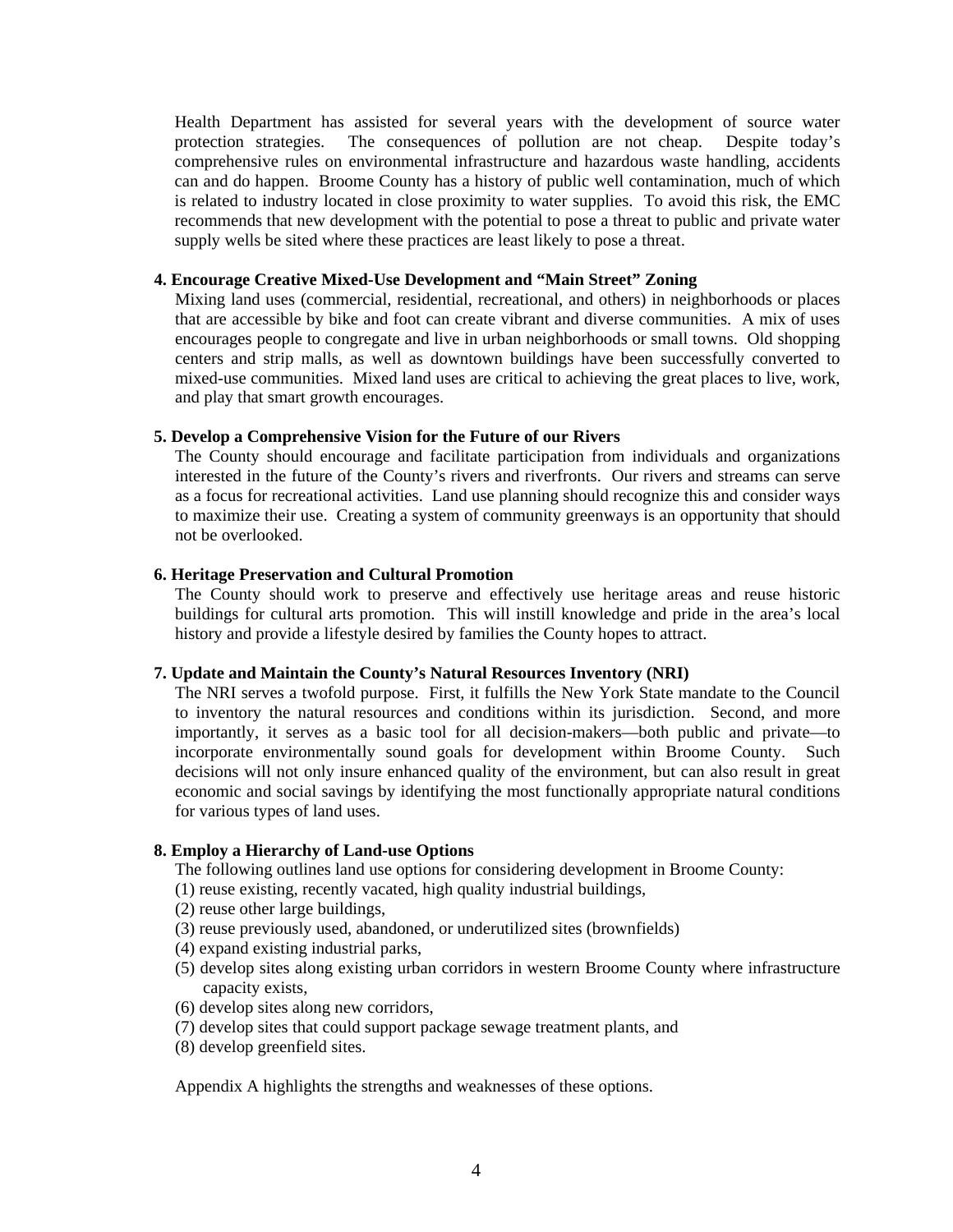#### **B. Strategies for Intergovernmental Land Use Planning in Broome County**

We must recognize that New York is a home rule state. For any plan to succeed in Broome County, it must reflect the different characteristics and needs of the County's numerous local governments. Broome County government has limited ability to implement the Plan recommendations without the active support and participation of local municipalities. We therefore urge the consultants to:

#### **1. Make an Active Effort to Secure Involvement in Plan Development from Key Local Government Officials**

The Plan should focus more heavily on demographic patterns, infrastructure, other strengths and weaknesses of local jurisdictions, as well as how site selection/land use recommendations in the Plan will differentially impact various jurisdictions. An economic development strategy that is designed and structured to benefit (and is perceived as benefiting) all of the major jurisdictions is much more likely to be successful than one that assumes that anything good for Broome County will be good for all component localities.

#### **2. Review Existing Comprehensive Plans of Local Municipalities**

The consultants should look at local comprehensive plans, especially those that have been or are in the process of being updated for present and future land use components. In making land use recommendations for the County, the consultants should be aware of existing planning efforts at the local level.

#### **3. Foster Best Management Practices for Local Environmentally Sustainable Development**

The County needs to increase its efforts to educate local officials and residents on best management practices for development. Having a County plan that stresses principles of sustainable growth as a goal will help this process. The New York State Quality Communities Task Force suggests increasing grants for local governments to be educated in smart growth techniques. Currently, there are a number of barriers that discourage development in existing communities, some of which include detailed zoning plans, government policies and regulations, and taxpayer subsidies that encourage development in edge and greenfield areas. Compliance with typical zoning requirements in edge areas is often easier, because these areas frequently have few existing building types that new construction must complement. Also, edge areas do not have as many residents to object to new construction. Developing communities by smart growth principles may, unfortunately, legally conflict with many land use plans adopted by Broome County municipalities.

The County should continue to work with local officials and residents of local municipalities to:

- educate them on planning and zoning issues,
- stress the need to enforce existing regulations and to limit exceptions and abuse,
- look at legislation relevant to land use concerns,
- provide hands on examples of the advantages of mixed land use and the reuse of existing brownspace, including site visits (e.g. reuse of old strip malls),
- assist in obtaining grants to redevelop previously used areas, and
- encourage visual assessments of the community, including suggestions as to how to implement smart growth design standards within municipalities.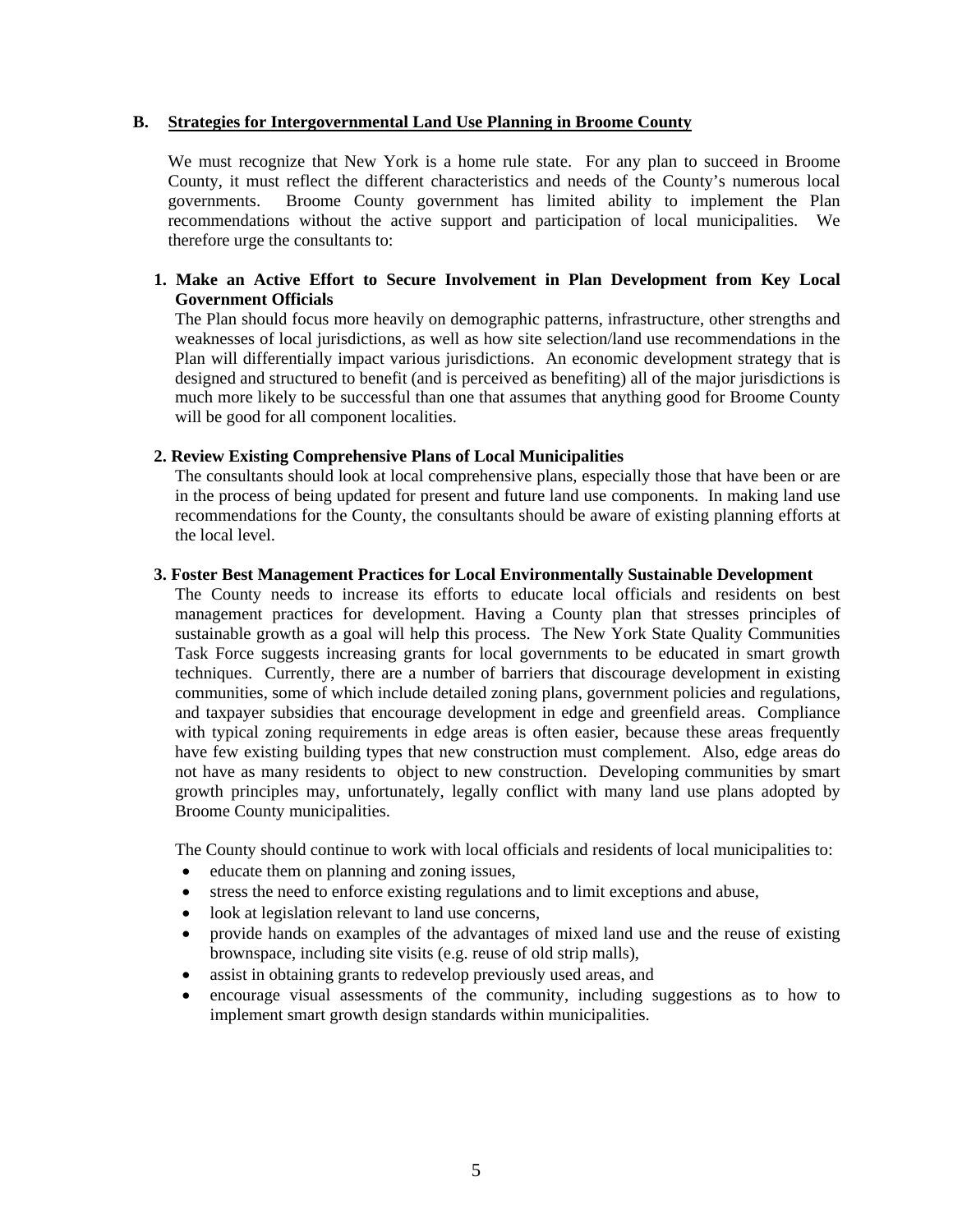#### **4. Introduce Strategies for Local Governments to Work Cooperatively on Land Use Issues**  Communities must work with other communities in their region to make open space preservation a reality. Possibly the County could annually recognize the local municipality that did the best job in implementing smart growth during the year.

## **C. Formal Coordinated Review Process**

 For larger or environmentally sensitive development projects in Broome County, it would be helpful to have a formal coordinated review process that includes the Planning Department, the EMC, the Health Department and other interested parties. The Health Department, for example, has a wealth of information on historic land use activities, sensitive aquifer areas, old dump site locations, soil conditions, sewer/water availability and other environmental matters. If a potential problem exists with a new development proposal, it would be useful to know about it during the initial planning stages so that mitigating steps can be taken. This need not add extra time to a plan review, especially if done early on, and could help prevent potential problems.

## **D. Alternative Financing Mechanisms**

It is critical that the benchmarking analysis and the evaluation of site selection options devote explicit attention to how various options have been (in other localities) and would be (in Broome County) financed. If successful economic development efforts in peer communities relied on a financing mechanism that is not available in New York State, this needs to be taken into account in the report. Financing mechanisms are important in other contexts as well. For example, if the Plan recommends creation of a formal economic development agency in Broome County, it needs to suggest how such an entity would be funded and discuss how peer communities have funded similar entities.

## **E. Sustainable Community Indicators**

Sustainable community indicators are measuring systems that are developed by members of the community. They are like instrument panels that provide citizens with information about past trends and current realities and assist them in steering their communities on their desired course. They help civic leaders to clarify key issues and prioritize spending. Such indicators can point a community toward specific initiatives or policy changes that will have a real effect on quality of life.

Many of the tactics currently used to measure health and well being are inadequate or even faulty. Broome County needs measures that will help strike a balance between economic, environmental, and social concerns. Better yet, we need to find ways to integrate these concerns, so that they are no longer seen as competing interests. These indicators also need to be linked to performance, so that citizens, civic leaders, and political leaders can hold themselves accountable.

The BC plan employs traditional measures to assess Broome County's economy, demographics, and future trends. Appendix B includes a table that compares traditional measures with sustainable community indicators.

Good indicators are developed by a broad spectrum of community members. Since the *process* of developing sustainable community indicators is just as important as the indicators themselves, it is not recommended that the consultants develop a set of sustainable community indicators to replace the traditional measures they are currently using. Rather, it would be desirable for the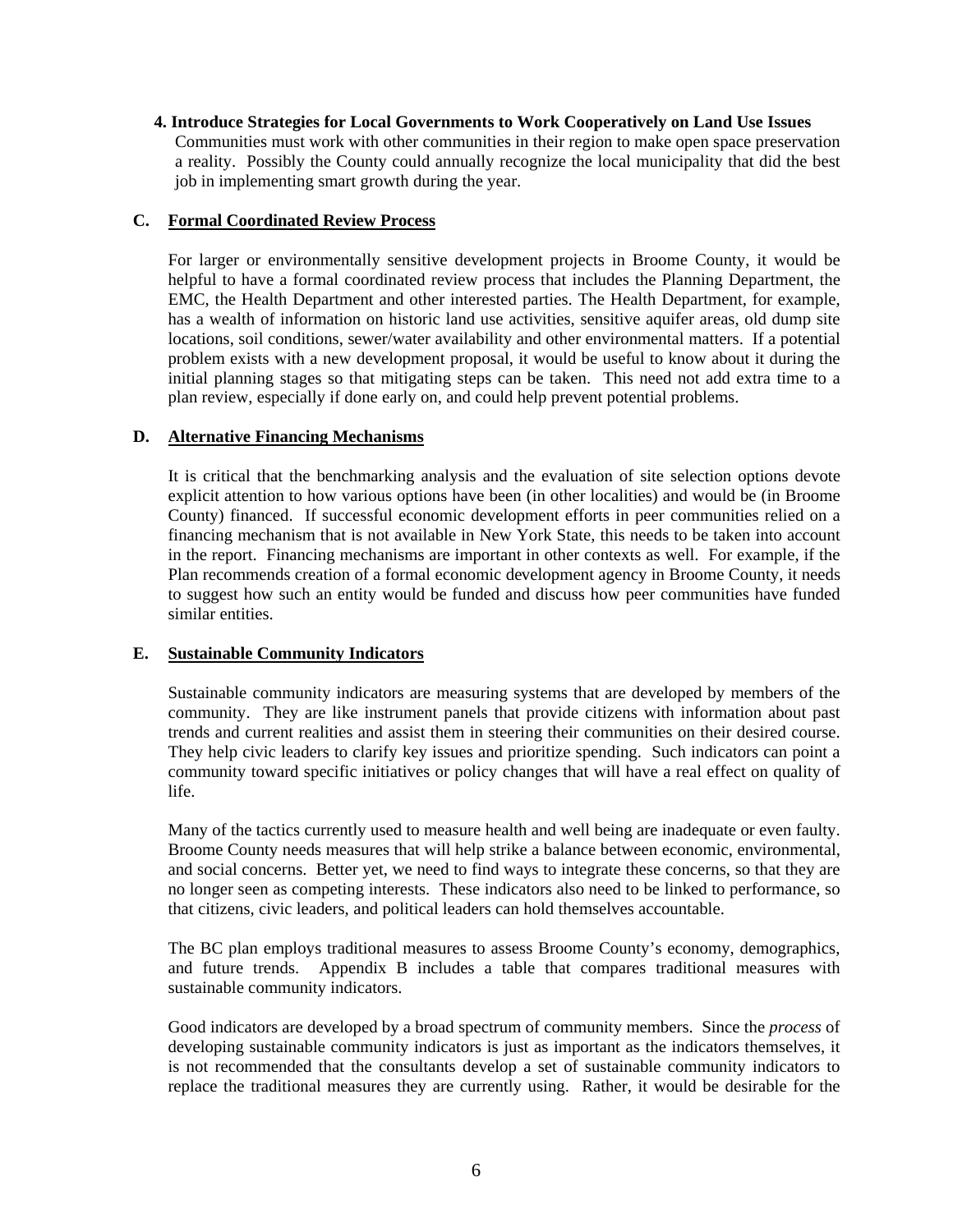consultants to include in its Phase Two report a recommendation for the citizens of Broome County to begin developing our own sustainable community indicators.

## **CONCLUSION**

The EMC offers this report recognizing that both the natural and developed environment of Broome County must be enhanced and preserved. We recognize that a tension exists between these aspects of our environment, but not an irresolvable one. We offer to cooperate with and assist other organizations in preparing environmental plans and to investigate and recommend sound methods of ecological planning for the use of the County's resources as the Plan is completed and implemented. We look forward to participating in the ongoing work of building a sustainable, quality community.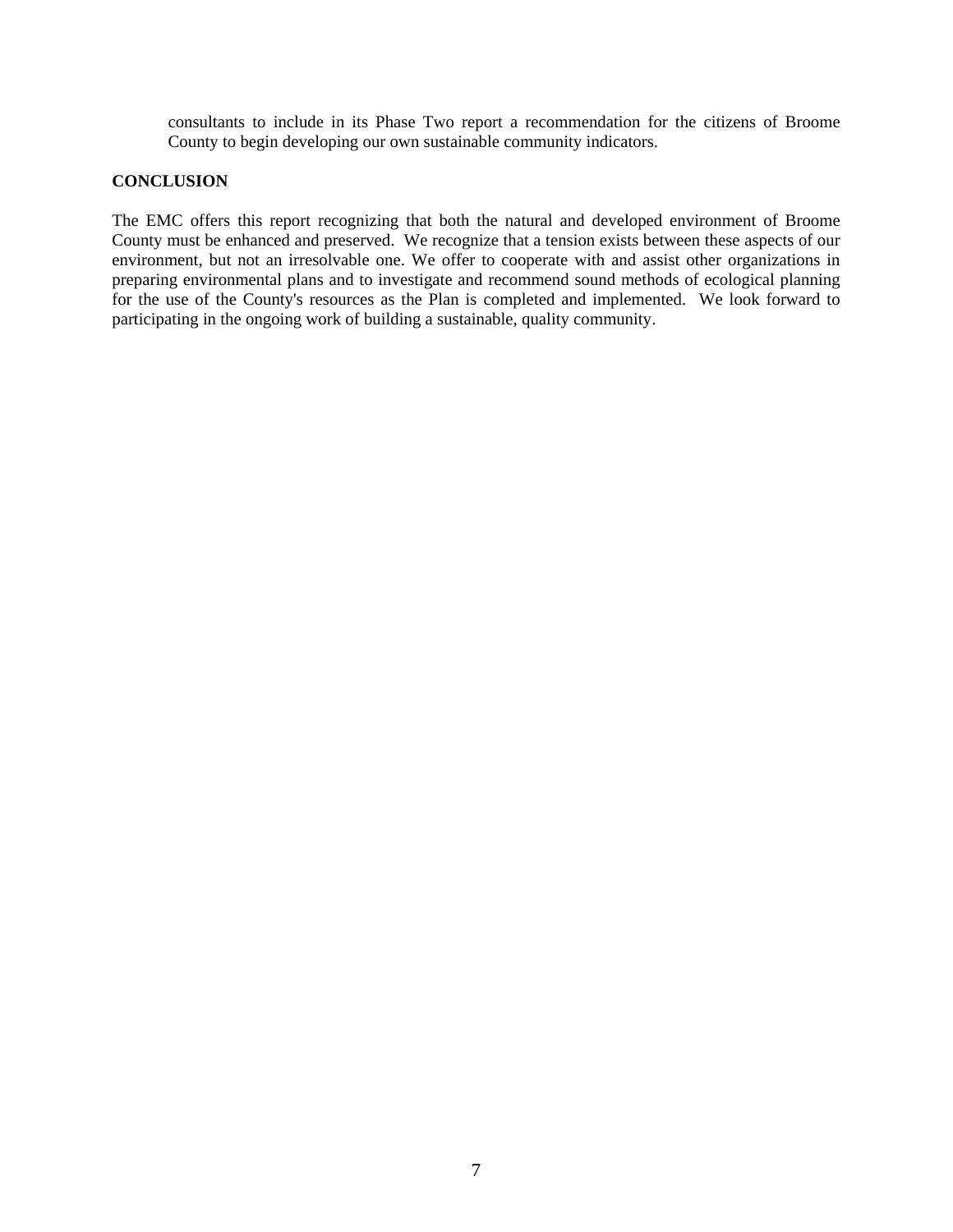# **APPENDIX A**

## **Land Use Options Strengths and Weaknesses for Broome County Siting Alternatives**

| <b>MORE DESIRABLE OPTIONS</b>                                                                  |                                                                                                                                                                                                                                                                                                                                                                                                                                               |                                                                                                                                                                                                                                                                                            |  |
|------------------------------------------------------------------------------------------------|-----------------------------------------------------------------------------------------------------------------------------------------------------------------------------------------------------------------------------------------------------------------------------------------------------------------------------------------------------------------------------------------------------------------------------------------------|--------------------------------------------------------------------------------------------------------------------------------------------------------------------------------------------------------------------------------------------------------------------------------------------|--|
| <b>Options</b>                                                                                 | <b>Strengths</b>                                                                                                                                                                                                                                                                                                                                                                                                                              | Weaknesses                                                                                                                                                                                                                                                                                 |  |
| 1. Reuse existing high quality<br>buildings (e.g. in Kirkwood,<br>Conklin, and Glendale parks) | Recycles existing building structure and<br>$\bullet$<br>land<br>Access to existing infrastructure<br>$\bullet$<br>Efficient use of previous public<br>$\bullet$<br>expenditures<br>Excellent highway access<br>$\bullet$<br>Minimizes impacts on environment and<br>$\bullet$<br>natural resources<br>Ready-to-occupy facilities with short<br>$\bullet$<br>lead times for needed renovations                                                | Limited inventory of suitable buildings<br>$\bullet$<br>Buildings suited for previous use may<br>not be suitable for desired new use<br>May tie into overtaxed Binghamton-JC<br>$\bullet$<br><b>STP</b>                                                                                    |  |
| 2. Reuse other large buildings<br>(e.g. Binghamton Psychiatric<br>Center)                      | Recycles existing building structure and<br>$\bullet$<br>land<br>$\bullet$<br>Access to existing infrastructure<br>Efficient use of previous public<br>$\bullet$<br>expenditures<br>Minimizes impacts on environment and<br>$\bullet$<br>natural resources<br>Shorter lead-time for occupancy than<br>$\bullet$<br>undeveloped site or site with unsuitable<br>building(s)<br>Limits greenspace development to<br>$\bullet$<br>localized area | Potentially high renovation and<br>$\bullet$<br>remediation costs<br>Limited inventory of suitable buildings<br>$\bullet$<br>Limited range of compatible uses<br>$\bullet$<br>May tie into the overtaxed Binghamton-<br>$\bullet$<br><b>JC STP</b><br>May lack good highway or rail access |  |
| 3. Reuse brownfield sites (e.g.<br>for interlinked business park<br>system)                    | Recycles existing land<br>$\bullet$<br>Access to existing infrastructure<br>$\bullet$<br>$\bullet$<br>Minimizes impacts on environment and<br>natural resources (and may have<br>beneficial impacts)<br>May tie into Endicott STP, which has<br>$\bullet$<br>significant reserve capacity<br>May have good highway or rail access<br>Limits greenspace development to<br>$\bullet$<br>localized area                                          | Number of contiguous acres is limited<br>$\bullet$<br>Potentially high environmental cleanup<br>$\bullet$<br>costs<br>May tie into overtaxed Binghamton-JC<br>$\bullet$<br><b>STP</b><br>May lack good highway or rail access<br>$\bullet$                                                 |  |
| 4. Expand existing Industrial<br>Park Sites (e.g. Kirkwood,<br>Conklin, Glendale parks)        | Excellent highway access<br>$\bullet$<br>Reduces site development costs<br>$\bullet$<br>Able to tap into nearby utility<br>$\bullet$<br>infrastructure<br>Limits greenspace development to<br>$\bullet$<br>localized area<br>Synergies with existing businesses may<br>$\bullet$<br>make such sites more desirable<br>Little or no environmental cleanup<br>$\bullet$<br>concerns                                                             | Limited availability of land for<br>$\bullet$<br>expansion<br>May tie into overtaxed Binghamton-JC<br>$\bullet$<br><b>STP</b><br>Lack of ready-to-occupy buildings<br>$\bullet$<br>Large (albeit reduced) development<br>$\bullet$<br>costs<br>Incremental loss of greenspace<br>$\bullet$ |  |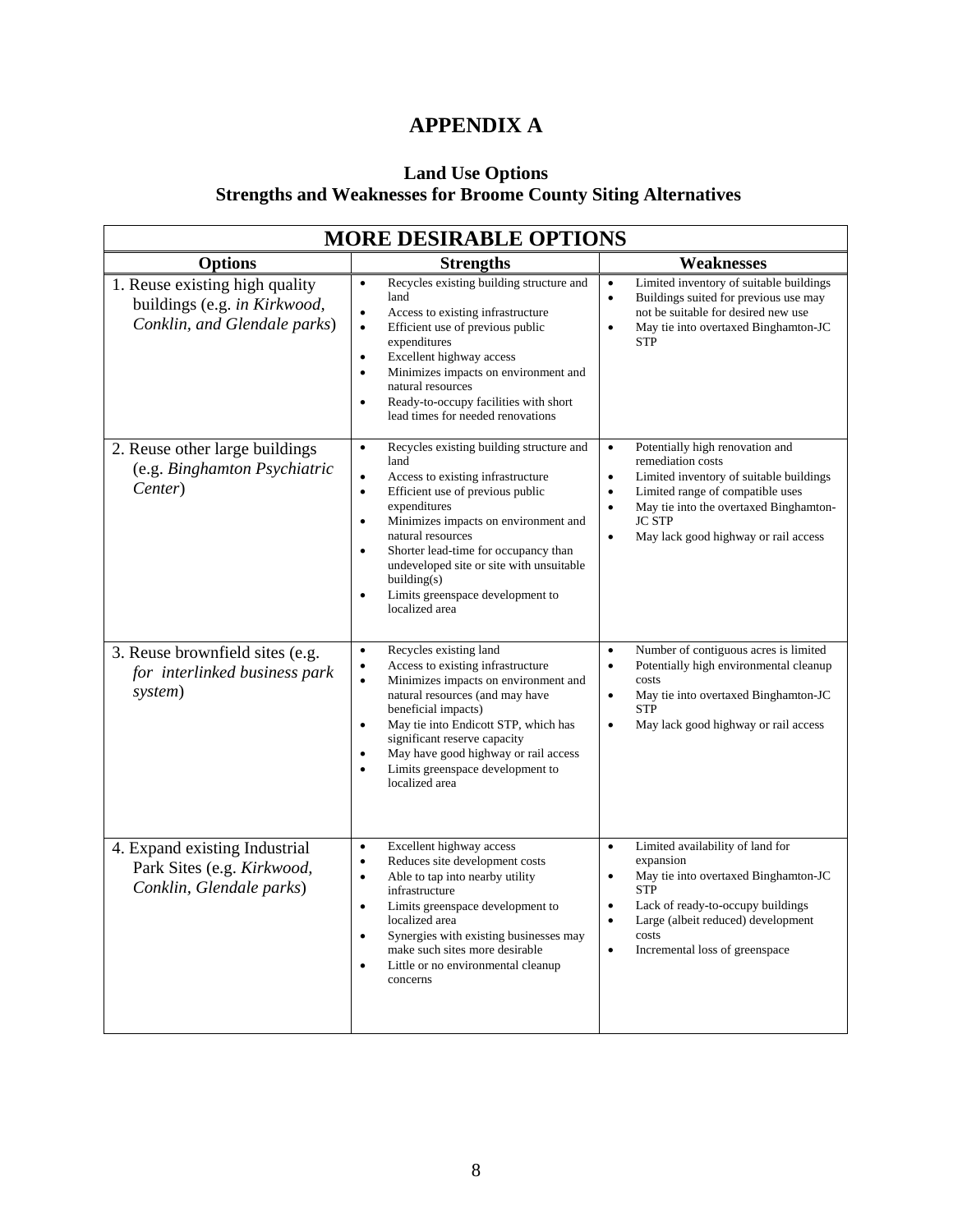| <b>LESS DESIRABLE OPTIONS</b>                                                                                |                                                                                                                                                                                                                                                                                                                                          |                                                                                                                                                                                                                                                                                                                                                                                                                                                                                                                                                                                                                                                                                    |  |
|--------------------------------------------------------------------------------------------------------------|------------------------------------------------------------------------------------------------------------------------------------------------------------------------------------------------------------------------------------------------------------------------------------------------------------------------------------------|------------------------------------------------------------------------------------------------------------------------------------------------------------------------------------------------------------------------------------------------------------------------------------------------------------------------------------------------------------------------------------------------------------------------------------------------------------------------------------------------------------------------------------------------------------------------------------------------------------------------------------------------------------------------------------|--|
| <b>Options</b>                                                                                               | <b>Strengths</b>                                                                                                                                                                                                                                                                                                                         | <b>Weaknesses</b>                                                                                                                                                                                                                                                                                                                                                                                                                                                                                                                                                                                                                                                                  |  |
| 5. Develop sites along existing<br>urban corridors in western<br>Broome County (e.g. Tri-<br>Cities Airport) | $\bullet$<br>Able to tie into Endicott STP, which has<br>significant reserve capacity<br>$\bullet$<br>May provide good highway access<br>Able to tie into existing infrastructure<br>$\bullet$<br>Potential to concentrate development at<br>$\bullet$<br>existing buildings and brownfields sites<br>(see option 1 and 3, respectively) | $\bullet$<br>May infringe on floodplains<br>May lack ideal highway access<br>$\bullet$<br>$\bullet$<br>May have limited traffic capacity (but<br>could be upgraded)<br>Potential loss of greenspace<br>$\bullet$                                                                                                                                                                                                                                                                                                                                                                                                                                                                   |  |
| 6. Develop sites along new<br>corridors (e.g. Airport Road<br>Corridor)                                      | Piggybacks on existing plans to expand<br>$\bullet$<br>water/sewer infrastructure<br>Relatively low land costs?<br>$\bullet$<br>May provide good highway access<br>$\bullet$<br>Avoids costs and liabilities of reusing<br>$\bullet$<br>previously contaminated sites                                                                    | Major greenspace impacts (but utility<br>$\bullet$<br>line extensions would inevitably induce<br>more (primarily residential) growth—<br>which would otherwise yield far fewer<br>benefits)<br>Few businesses need or desire close<br>$\bullet$<br>Airport or Landfill proximity<br>May require major road upgrades<br>$\bullet$<br>Long construction and development<br>$\bullet$<br>lead times<br>Height and other restrictions may apply<br>$\bullet$<br>to buildings (near airport flight paths)<br>Promotes sprawl<br>$\bullet$                                                                                                                                               |  |
| 7. Develop sites that could<br>support Package Sewage<br><b>Treatment Plants</b>                             | Avoids capacity limitations particularly<br>$\bullet$<br>for the Binghamton-JC STP<br>Enhances site selection options<br>$\bullet$<br>Avoids costs and liabilities of reusing<br>$\bullet$<br>previously contaminated sites<br>Reduced land costs<br>$\bullet$<br>Shorter sewer lines<br>$\bullet$                                       | Sites limited to those in the vicinity of<br>$\bullet$<br>suitable receiving waterways (i.e., those<br>with high assimilative capacities and/or<br>low water quality use classifications)<br>Sites limited to those that are not in the<br>$\bullet$<br>proximity of a public drinking water<br>supply<br>Would require critical mass of smaller<br>$\bullet$<br>facilities or one or more major facilities<br>to support package plant costs<br>Requires other utility infrastructure<br>$\bullet$<br>Major negative impact on greenspace<br>$\bullet$<br>Potential negative environmental<br>$\bullet$<br>impacts<br>Promotes sprawl<br>$\bullet$<br>Long development lead times |  |
| 8. Develop greenfield sites                                                                                  | Avoids costs and liabilities of reusing<br>$\bullet$<br>previously contaminated sites<br>Reduced land costs<br>$\bullet$<br>$\bullet$<br>May have good highway access                                                                                                                                                                    | Least desirable option<br>$\bullet$<br>May lack adequate utility infrastructure<br>$\bullet$<br>May lack good highway access<br>$\bullet$<br>Negative impacts on environment,<br>$\bullet$<br>natural resources, and quality of life<br>Promotes sprawl<br>$\bullet$<br>Long development lead times<br>$\bullet$                                                                                                                                                                                                                                                                                                                                                                   |  |